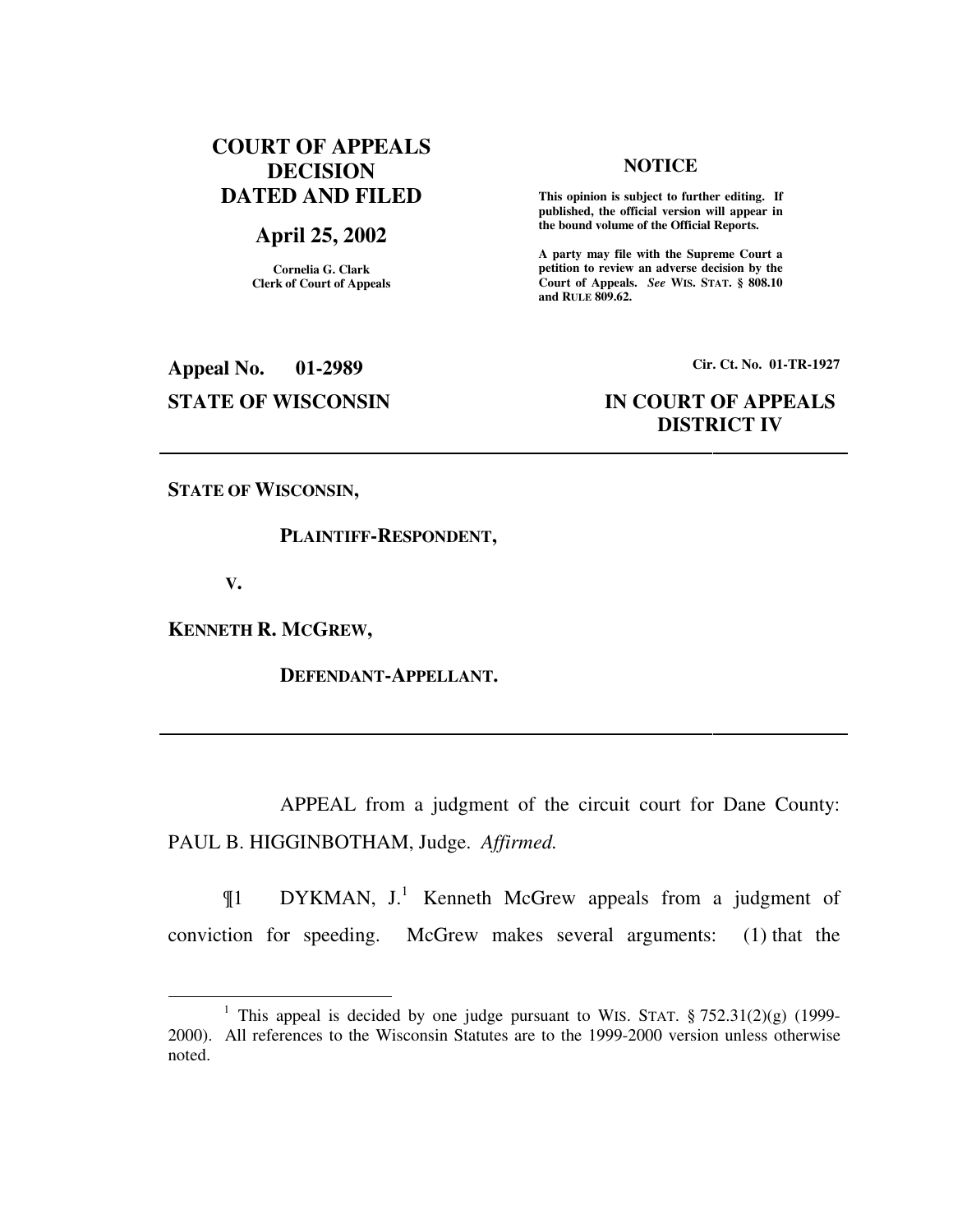No. 01-2989

prosecutor was obligated to respond to his discovery request and that WIS. STAT. § 345.421 is unconstitutional;<sup>2</sup> (2) that the State has a duty to preserve evidence in civil forfeiture cases and the destruction of a videotape from the citing officer's car was a violation of this duty; and (3) that he had a constitutional right to a twelve-person jury and therefore WIS. STAT. § 756.06(2)(c), which provides only a six-person jury, violates both WIS. CONST. art. I, § 5 and his equal protection rights. Because we reject each of his contentions, we affirm.

### **BACKGROUND**

¶2 On January 21, 2001, a state highway patrol officer cited McGrew for speeding in excess of sixty-five miles per hour. In a January 31, 2001 letter to the Dane County district attorney's office, McGrew requested, in addition to "any other relevant materials in your possession or the possession of the police department or the Court," thirteen discovery materials related to the citation. McGrew wrote, "These items are essential to my ability to prepare a defense." When the district attorney's office did not respond to McGrew's letter, he filed a motion to compel discovery on March 18, 2001. On March 20, 2001, McGrew

<sup>&</sup>lt;sup>2</sup> WISCONSIN STAT. § 345.421 provides:

Neither party is entitled to pretrial discovery except that if the defendant moves within 10 days after the alleged violation and shows cause therefor, the court may order that the defendant be allowed to inspect and test under § 804.09 and under such conditions as the court prescribes, any devices used by the plaintiff to determine whether a violation has been committed, including without limitation, devices used to determine presence of alcohol in breath or body fluid or to measure speed, and may inspect under s. 804.09 the reports of experts relating to those devices.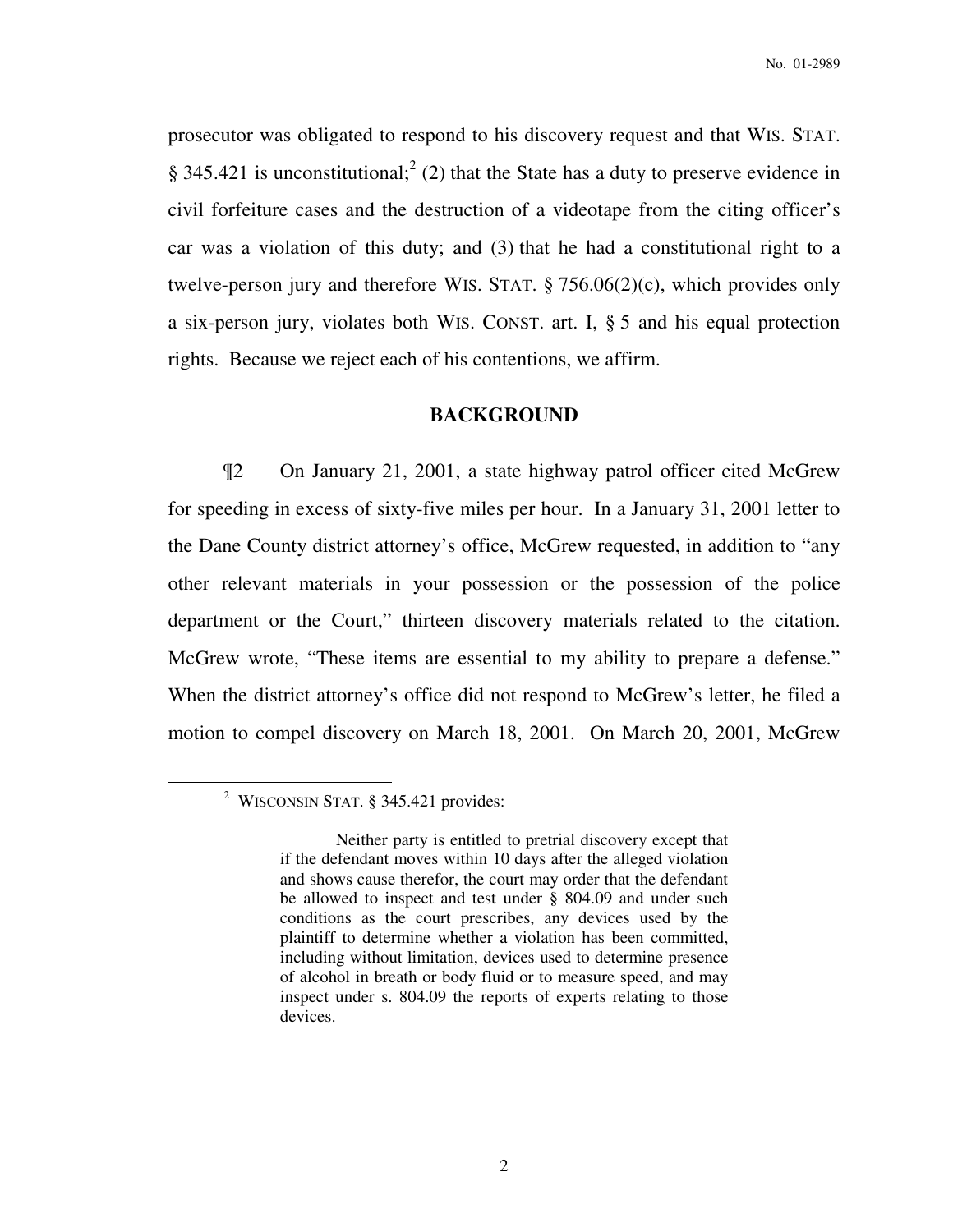demanded a jury trial under WIS. STAT. § 345.43. On April 27, 2001, McGrew filed a motion for a twelve-person jury and a motion to dismiss.

¶3 The circuit court denied each of McGrew's motions. On October 23, 2001, a six-person jury found McGrew guilty of speeding in excess of sixty-five miles per hour. McGrew appeals.

## **ANALYSIS**

### *I. Requirements of WIS. STAT. § 345.421*

¶4 "[WISCONSIN STAT. ch.] 345 establishes a uniform procedure for the great majority of state Motor Vehicle Code violations and for all ordinances enacted in conformity therewith." *City of Lodi v. Hine*, 107 Wis. 2d 118, 120, 318 N.W.2d 383, 384 (1982). WISCONSIN STAT. § 345.421 was adopted along with the remainder of chapter 345 to provide a procedure for traffic violations where both ordinances and statutes might apply. **Id.** It provides that neither party is entitled to pretrial discovery in traffic forfeiture actions except that a defendant may ask the court to order the inspection and testing of certain items if the defendant moves the court for such an order within ten days of the alleged violation and shows cause for the order. Section 345.421.

¶5 McGrew contends that he made a timely request for discovery under WIS. STAT. § 345.421, which obligated the State to reply within thirty days in accordance with WIS. STAT. § 804.09. The State responds that McGrew failed to

3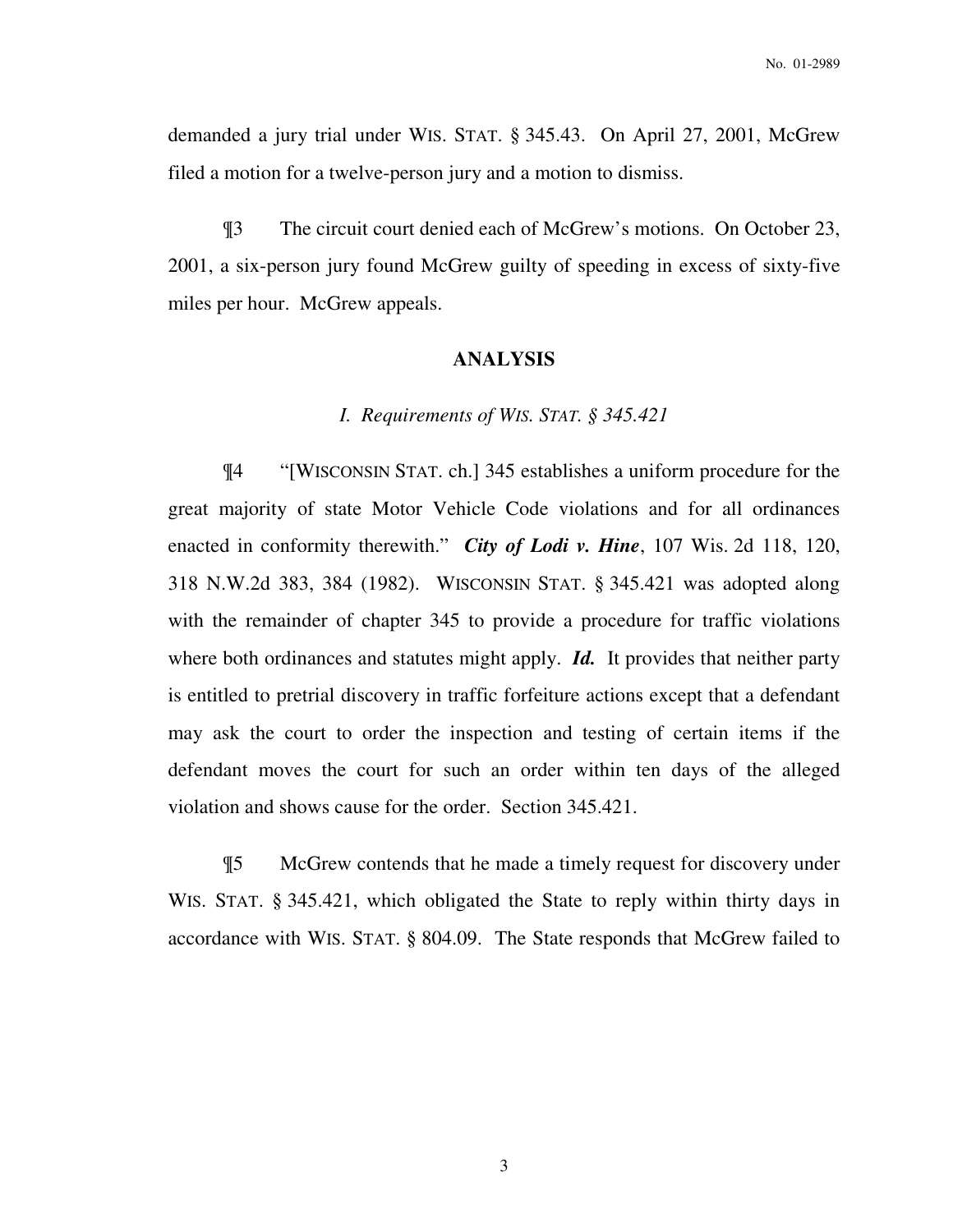meet the procedural requirements of § 345.421, so it was not obligated to reply to his request. We agree with the State.  $3$ 

¶6 WISCONSIN STAT. § 345.421 provides that if the defendant "moves" within ten days of the alleged violation and "shows cause," the court may order limited discovery. The circuit court found that McGrew satisfied the procedural requirements of § 345.421.

¶7 Whether McGrew filed a motion within ten days of the alleged violation is a question of fact. Findings of fact by a circuit court shall not be set aside on appeal "unless clearly erroneous." WIS. STAT. § 805.17(2). An appellate court will search the record for evidence to support the trial court's findings of fact. *Becker v. Zoschke*, 76 Wis. 2d 336, 347, 251 N.W.2d 431 (1977). In the present case, the record is devoid of evidence supporting the trial court's finding that McGrew complied with the requirements of WIS. STAT. § 345.421.

¶8 The record does not show that McGrew made a motion to the court requesting discovery. Rather, it shows only that he sent a discovery request letter to the district attorney's office. Because McGrew failed to comply with WIS.

<sup>&</sup>lt;sup>3</sup> The circuit court ruled that the district attorney did not need to respond to McGrew's discovery request because McGrew obtained most of the information he requested via open records. We may affirm on different grounds than those relied on by the trial court. *See Vanstone v. Town of Delafield*, 191 Wis. 2d 586, 595, 530 N.W.2d 16 (Ct. App. 1995).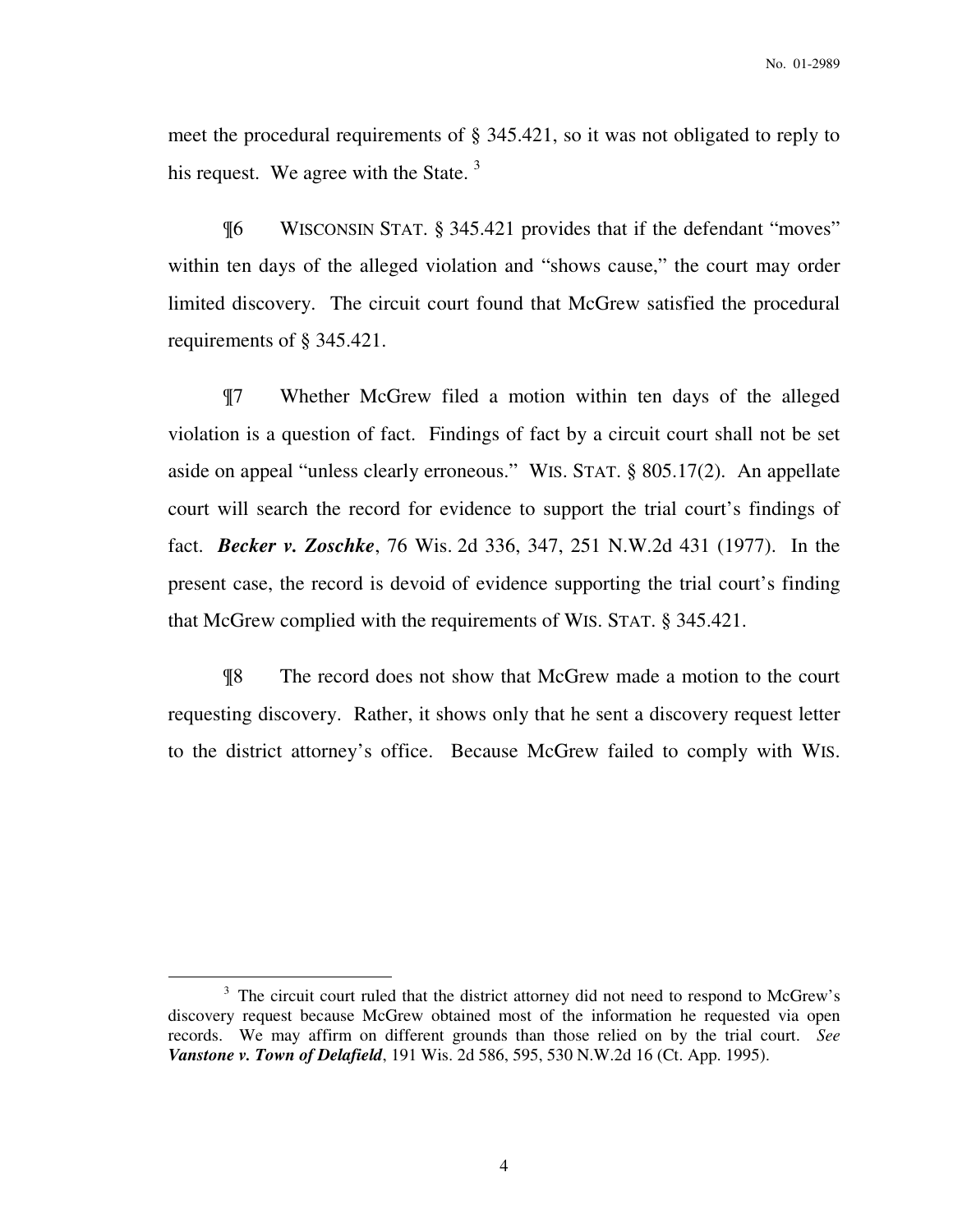STAT. § 345.421, the State was not required to comply with McGrew's discovery requests. $4$ 

¶9 McGrew contends that it is improper for the State to argue that his discovery request was untimely or improperly served because the State did not make such arguments to the circuit court. McGrew cites no authority to support this argument. *State v. Holt*, 128 Wis. 2d 110, 125, 382 N.W.2d 679 (Ct. App. 1985), holds that a respondent may raise any defense to the appeal even if that defense is inconsistent with the stand taken at the trial level.

¶10 McGrew also contends that as a non-attorney, he was unclear as to how to obtain discovery. But *Waushara County v. Graf*, 166 Wis. 2d 442, 452, 480 N.W.2d 16 (1992), teaches that pro se litigants "are bound by the same rules that apply to attorneys on appeal."

¶11 Even if McGrew had made a timely motion, he also failed to "show cause" for why he was entitled to discovery. Whether McGrew made a proper showing of cause under WIS. STAT. § 345.421 is a question of law, which we review de novo. *First Nat'l Leasing Corp. v. City of Madison*, 81 Wis. 2d 205, 208, 260 N.W.2d 251 (1977).

¶12 McGrew protests that he did show cause because in his January 31, 2001 discovery request letter, he stated, "These items are essential to my ability to

<sup>&</sup>lt;sup>4</sup> In his reply brief, McGrew states that he did in fact send the January 31, 2001 discovery request letter to the court. In making our decision, we may rely only on facts in the trial court record. *See Jenkins v. Sabourin*, 104 Wis. 2d 309, 313-14, 311 N.W.2d 600 (1981). The circuit court record shows that the court did not receive the discovery request letter dated January 31, 2001, until March 18, 2001, when McGrew attached it to his motion to compel discovery.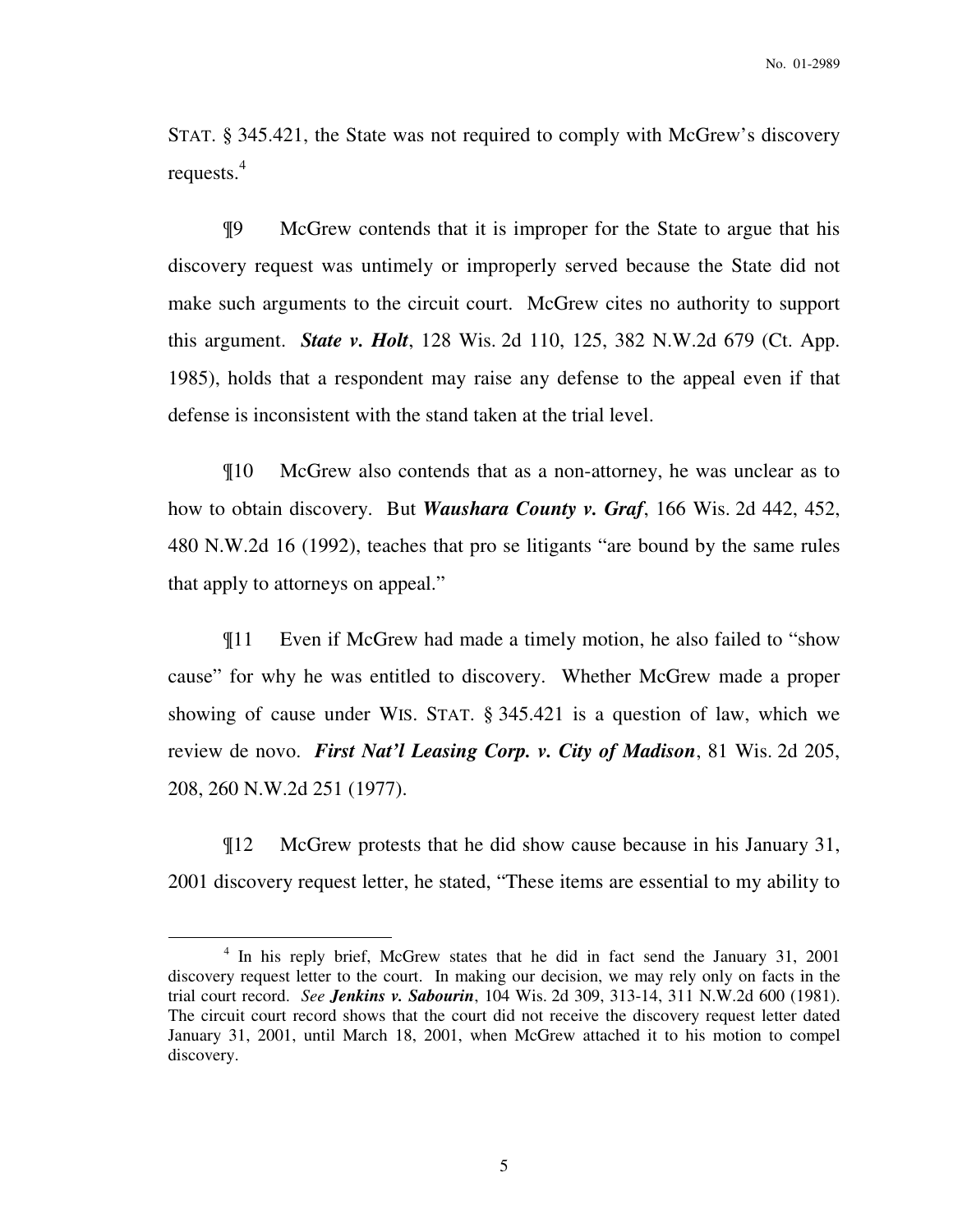prepare a defense." However, to show cause, one must do more than simply state, "because I need it." At the least, McGrew was required to explain why the evidence was relevant and how his ability to prepare a defense would be impaired without it.

¶13 Because McGrew failed to comply with the requirements of WIS. STAT. § 345.421, we need not consider his argument that the statute violates due process and equal protection.<sup>5</sup>

### *II. Duty to Preserve Evidence*

¶14 McGrew next contends that regardless of whether he was entitled to conduct discovery, the State has an obligation to preserve evidence in civil forfeiture cases. Specifically, McGrew asks this court to conclude that the State had an obligation to preserve the videotape from the officer's squad car the day of his citation. He argues that because the state highway patrol routinely recorded over the videotape, we must impose the sanction of dismissal of his case.

¶15 "A trial court's decision whether to impose sanctions for the destruction or spoliation of evidence, and what sanction to impose, is committed to the trial court's discretion." *Garfoot v. Fireman's Fund Ins. Co.*, 228 Wis. 2d 707, 717, 599 N.W.2d 411 (Ct. App. 1999). The circuit court did not impose sanctions against the State for the destruction of the videotape. Because we conclude that refusing to sanction that State was not an erroneous use of the circuit court's discretion, we affirm.

<sup>&</sup>lt;sup>5</sup> We will not reach a constitutional issue if the resolution of other issues can dispose of an appeal. *Grogan v. Public Serv. Comm'n of Wisconsin*, 109 Wis. 2d 75, 77, 325 N.W.2d 83 (Ct. App. 1982).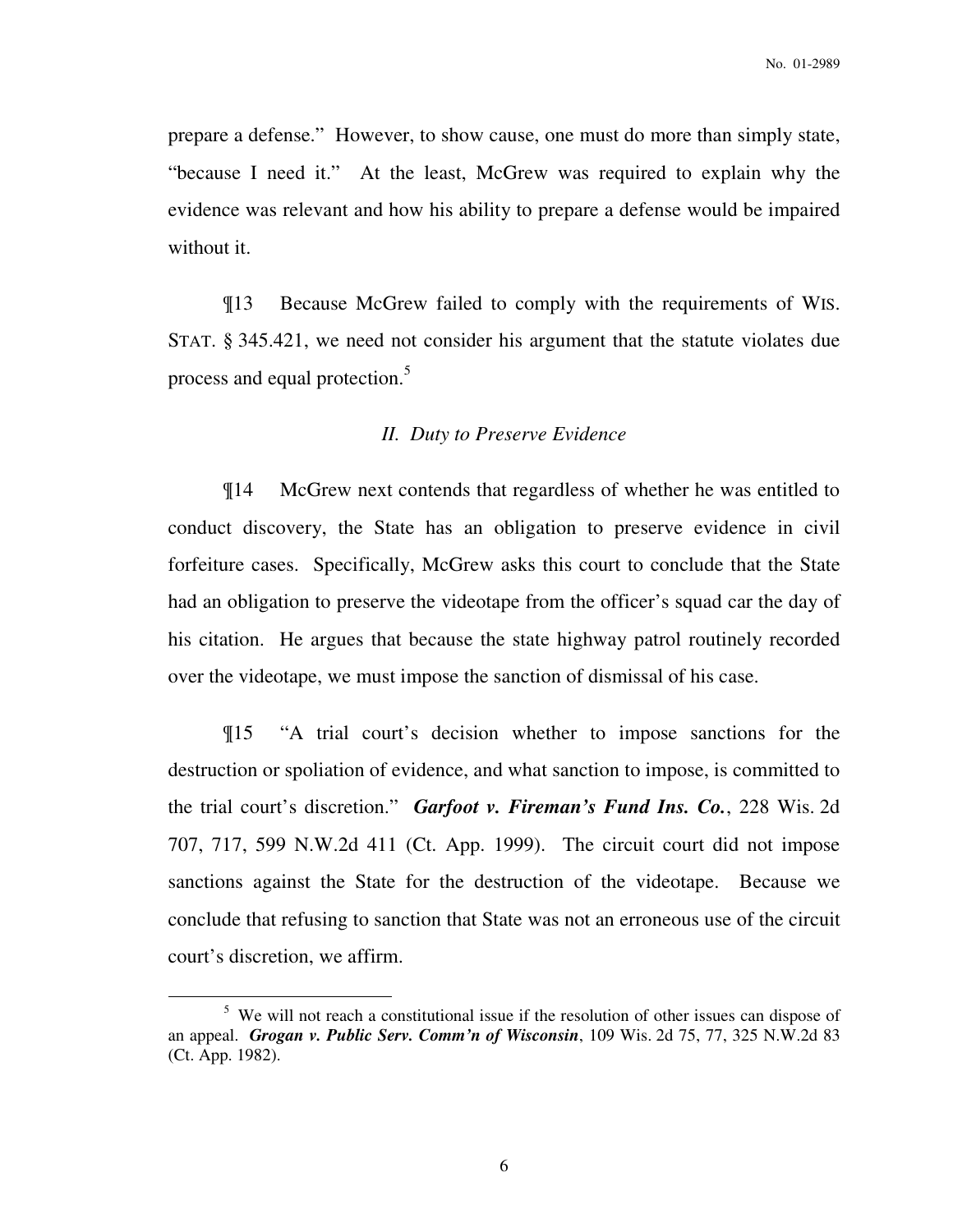¶16 In *Garfoot*, we reaffirmed our holding in *Milwaukee Constructors II v. Milwaukee Metro. Sewerage Dist.*, 177 Wis. 2d 523, 502 N.W.2d 881 (Ct. App. 1993), that dismissal as a sanction for destruction of evidence requires a determination that there was a conscious attempt to affect the outcome of the litigation or a flagrant knowing disregard of the judicial process. *Garfoot*, 228 Wis. 2d at 724.

¶17 The state highway patrol recorded over the videotape as a routine matter. McGrew's traffic stop involved nothing out of the ordinary to indicate a future desire or need for the videotape. Further, the relationship between the videotape and the issue in the present case is marginal at best. McGrew was charged with speeding. McGrew fails to persuasively explain how the videotape would have related to his guilt or innocence of speeding, which is the only relevant issue. Therefore, the record in the present case simply does not permit a reasonable conclusion that the state highway patrol destroyed the videotape in an attempt to affect the outcome of litigation or in a willful disregard for the judicial process.

¶18 McGrew next argues that even if the State was not required to preserve the videotape under WIS. STAT. § 345.421 or because of due process considerations, Wisconsin's open records statutes, WIS. STAT. §§ 19.21—19.39, create an additional legal requirement to preserve videotapes for a period of time as public records. McGrew cannot raise this issue in the instant appeal. McGrew may file a suit under the open records law if he believes the State violated that statute.

7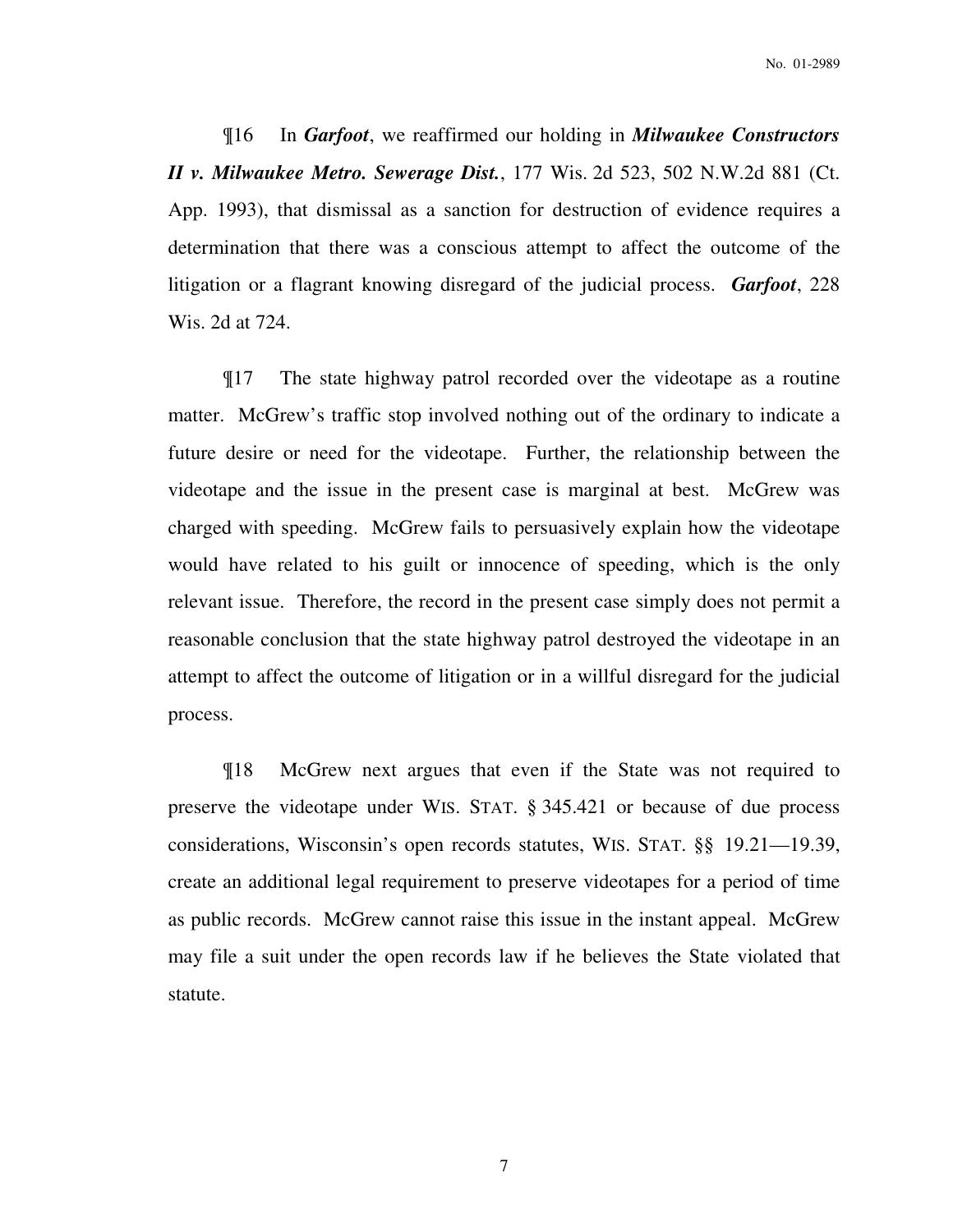### *III. Right to Twelve-Person Jury*

¶19 Finally, McGrew contends that he had a constitutional right to have his case tried before a twelve-person jury. He argues that WIS. STAT. § 756.06(2)(c), which provides a six-person jury in forfeiture cases, violates art. I, § 5 of the Wisconsin Constitution<sup>6</sup> and equal protection. Because McGrew had no constitutional right to a jury and he was not treated unequally, we disagree.

¶20 McGrew relies upon *State v. Hansford*, 219 Wis. 2d 226, 580 N.W.2d 171 (1998), to support his argument. *Hansford* held that the constitutional right to a jury in a criminal trial under art. I,  $\S 7^7$  applies to misdemeanors. *Id.* at 241. Further, it concluded that where this right exists, the jury must consist of twelve, not six persons. *Id.*

¶21 McGrew was charged with a civil forfeiture, not a misdemeanor, and he relies on art. I, § 5, not art. I, § 7. Therefore, *Hansford* does not apply. The issue, rather, is whether the art. I, § 5 right to a jury applies to forfeitures. The State cites a number of cases supporting its argument that even though McGrew was charged by the State, his case is nonetheless controlled by the general rule that the art. I, § 5 right to a jury does not apply to violations of municipal ordinances. *See Oshkosh v. Lloyd*, 255 Wis. 601, 604, 39 N.W. 772 (1949); *Ogden v. Madison*, 111 Wis. 413, 429, 87 N.W. 568 (1901); *City of Kenosha v. Leese*, 228 Wis. 2d 806, 811, 598 N.W.2d 278, 281 (Ct. App. 1999); *Village of Oregon v.* 

<sup>&</sup>lt;sup>6</sup> WISCONSIN CONST. art. I, § 5 provides in relevant part: "The right to trial by jury shall remain inviolate, and shall extend to all cases at law without regard to the amount in controversy; but a jury trial may be waived by the parties in all cases in the manner prescribed by law."

<sup>&</sup>lt;sup>7</sup> WISCONSIN CONST. art. I, § 7 provides in relevant part: "In all criminal prosecutions the accused shall enjoy the right … to a speedy public trial by an impartial jury."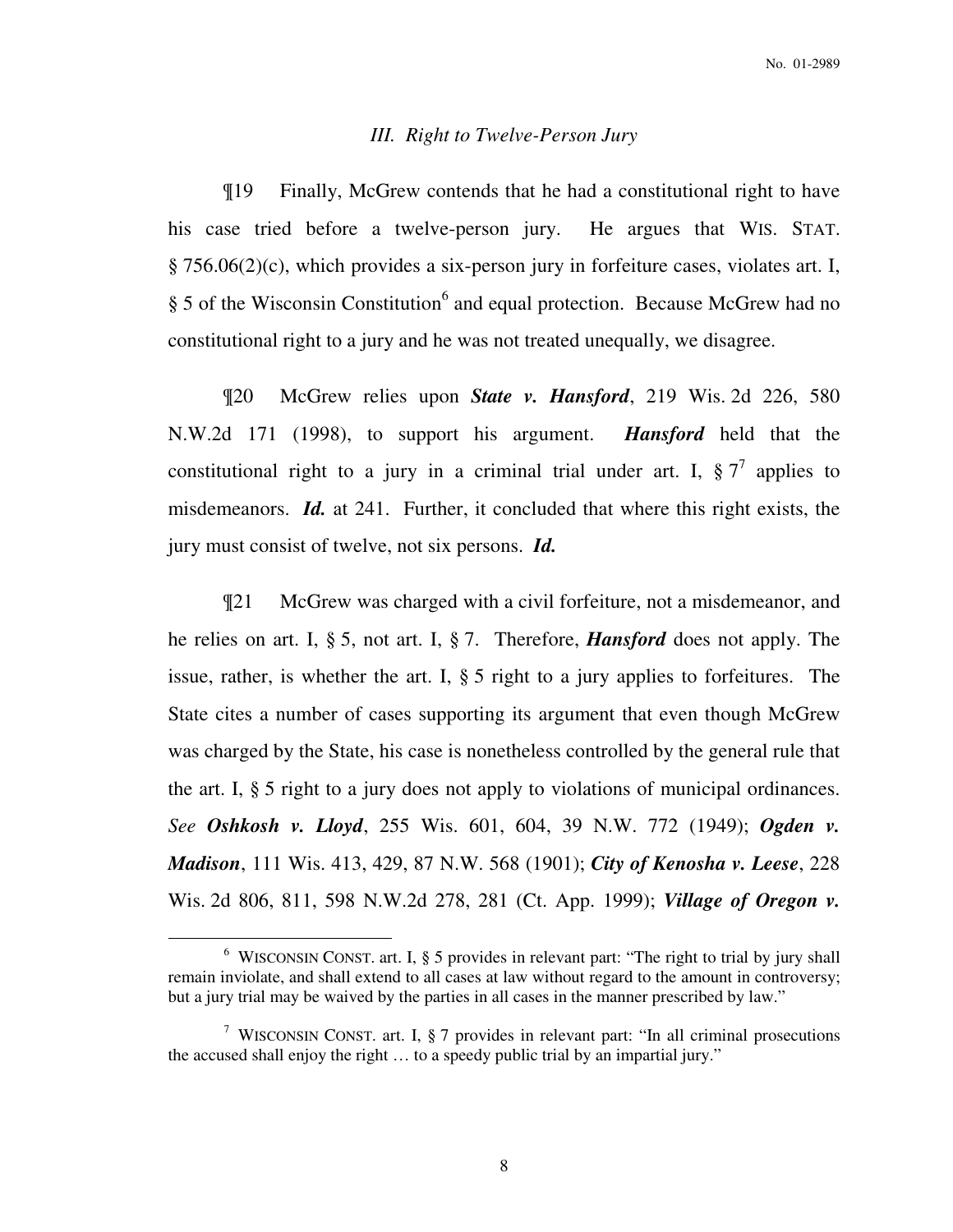*Waldofsky*, 177 Wis. 2d 412, 420, 501 N.W.2d 912 (Ct. App. 1993); *Village of Menomonee Falls v. Michelson*, 104 Wis. 2d 137, 146, 311 N.W.2d 658 (Ct. App. 1981). *Waldofsky* stated: "it is well recognized that persons charged with violating municipal ordinances do not have a constitutional right to a jury trial." 177 Wis. 2d at 420.To the extent that jury trials are granted to such persons, it is by statute only. *Id.* The State concedes that these cases involved municipal ordinance violations, rather than statutory forfeiture offenses, such as those McGrew was charged with. They argue, however, that there is no functional difference between the two.

¶22 Although the State, rather than a municipality, charged McGrew, he concedes that there is no difference between municipal ordinance violations and state civil forfeitures. McGrew writes: "It seems absurd to say that there is a constitutional right to a jury trial in forfeiture cases when charged by Wisconsin but not when charged by a municipality."

¶23 Because McGrew points to no authority that civil forfeitures are more akin to misdemeanors than to municipal ordinance violations, we conclude that *Waldofsky* controls and therefore McGrew did not have a constitutional right to a jury trial.<sup>8</sup> His right to a jury, therefore, was statutory only, providing him a six-person jury in accordance with WIS. STAT.  $\S 756.06(2)(c)$ . McGrew has not persuaded us that  $\S 756.06(2)(c)$  violates art. I,  $\S 5$ .

<sup>&</sup>lt;sup>8</sup> McGrew argues that *Waldofsky* was decided incorrectly. Specifically, he argues that it is based on a misreading of *Oshkosh v. Lloyd*, 225 Wis. 601, 39 N.W. 772 (1949) and *Ogden v. Madison*, 111 Wis. 413, 87 N.W. 568 (1901). Because we do not find these cases to conflict with one another, we are bound by *Waldofsky*. In any event, *see Cook v. Cook*, 208 Wis. 2d 166, 171, 560 N.W.2d 246, 248 (1997) (holding the court of appeals does not have the power to overrule, modify or withdraw language from one of its published decisions).